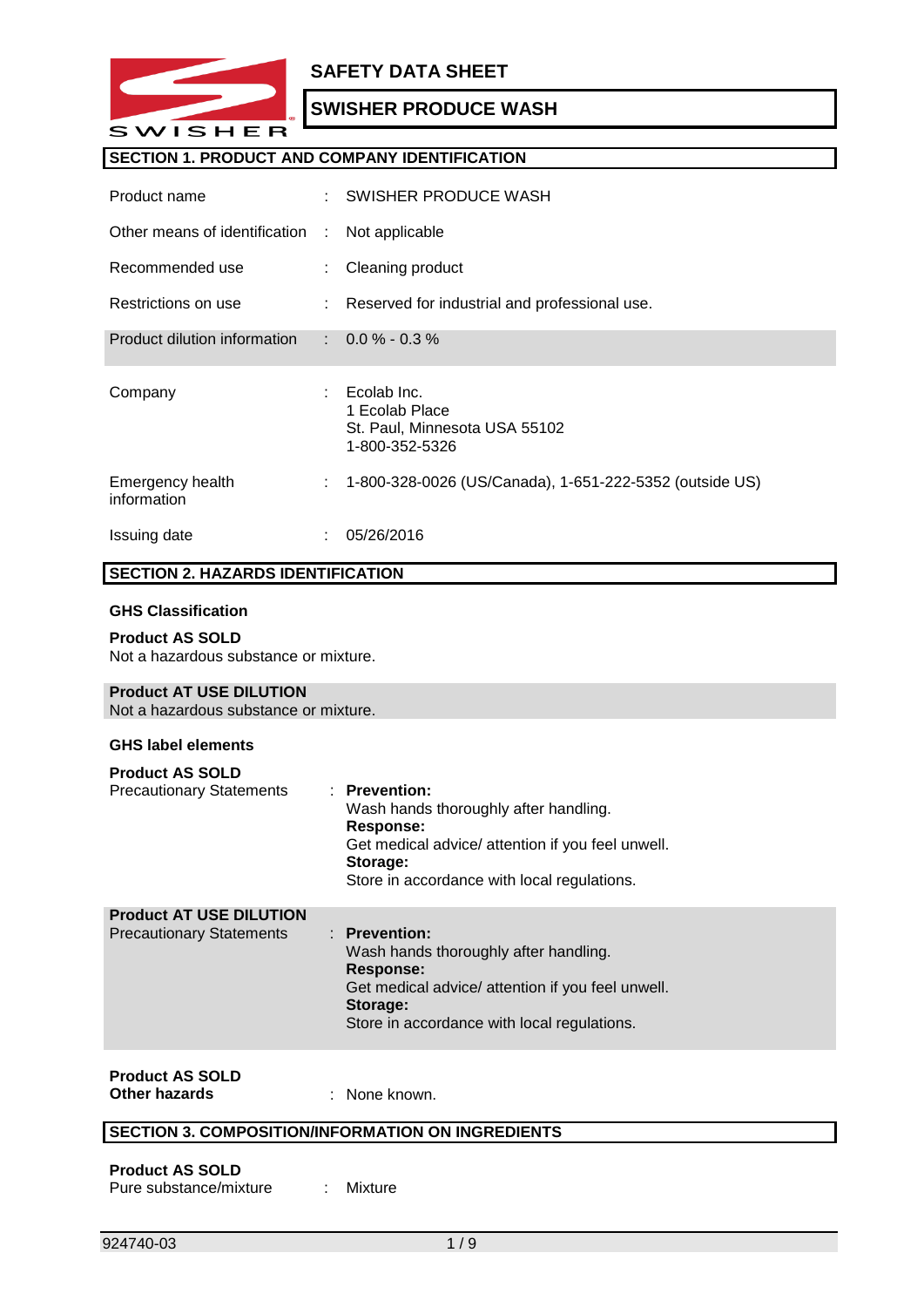

| <b>Chemical name</b><br>Glycerin                                  |                               | CAS-No.<br>56-81-5                                    | <b>Concentration (%)</b><br>$1 - 5$                                  |
|-------------------------------------------------------------------|-------------------------------|-------------------------------------------------------|----------------------------------------------------------------------|
| <b>Product AT USE DILUTION</b>                                    |                               |                                                       |                                                                      |
| No hazardous ingredients                                          |                               |                                                       |                                                                      |
| <b>SECTION 4. FIRST AID MEASURES</b>                              |                               |                                                       |                                                                      |
| <b>Product AS SOLD</b><br>In case of eye contact                  | : Rinse with plenty of water. |                                                       |                                                                      |
| In case of skin contact                                           | Rinse with plenty of water.   |                                                       |                                                                      |
| If swallowed                                                      |                               | Rinse mouth. Get medical attention if symptoms occur. |                                                                      |
| If inhaled                                                        |                               | Get medical attention if symptoms occur.              |                                                                      |
| Protection of first-aiders                                        |                               |                                                       | No special precautions are necessary for first aid responders.       |
| Notes to physician                                                |                               | No specific measures identified.                      |                                                                      |
| Most important symptoms<br>and effects, both acute and<br>delayed | symptoms.                     |                                                       | : See Section 11 for more detailed information on health effects and |
| <b>Product AT USE DILUTION</b>                                    |                               |                                                       |                                                                      |
| In case of eye contact                                            | Rinse with plenty of water.   |                                                       |                                                                      |
| In case of skin contact                                           | Rinse with plenty of water.   |                                                       |                                                                      |
| If swallowed                                                      |                               | Rinse mouth. Get medical attention if symptoms occur. |                                                                      |

If inhaled : Get medical attention if symptoms occur.

# **SECTION 5. FIRE-FIGHTING MEASURES**

# **Product AS SOLD**

| Suitable extinguishing media                      | : Use extinguishing measures that are appropriate to local<br>circumstances and the surrounding environment.                                     |
|---------------------------------------------------|--------------------------------------------------------------------------------------------------------------------------------------------------|
| Unsuitable extinguishing<br>media                 | $:$ None known.                                                                                                                                  |
| Specific hazards during fire<br>fighting          | : Not flammable or combustible.                                                                                                                  |
| Hazardous combustion<br>products                  | : Decomposition products may include the following materials:<br>Carbon oxides<br>Nitrogen oxides (NOx)<br>Sulfur oxides<br>Oxides of phosphorus |
| Special protective equipment<br>for fire-fighters | : Use personal protective equipment.                                                                                                             |
| Specific extinguishing                            | : Fire residues and contaminated fire extinguishing water must be                                                                                |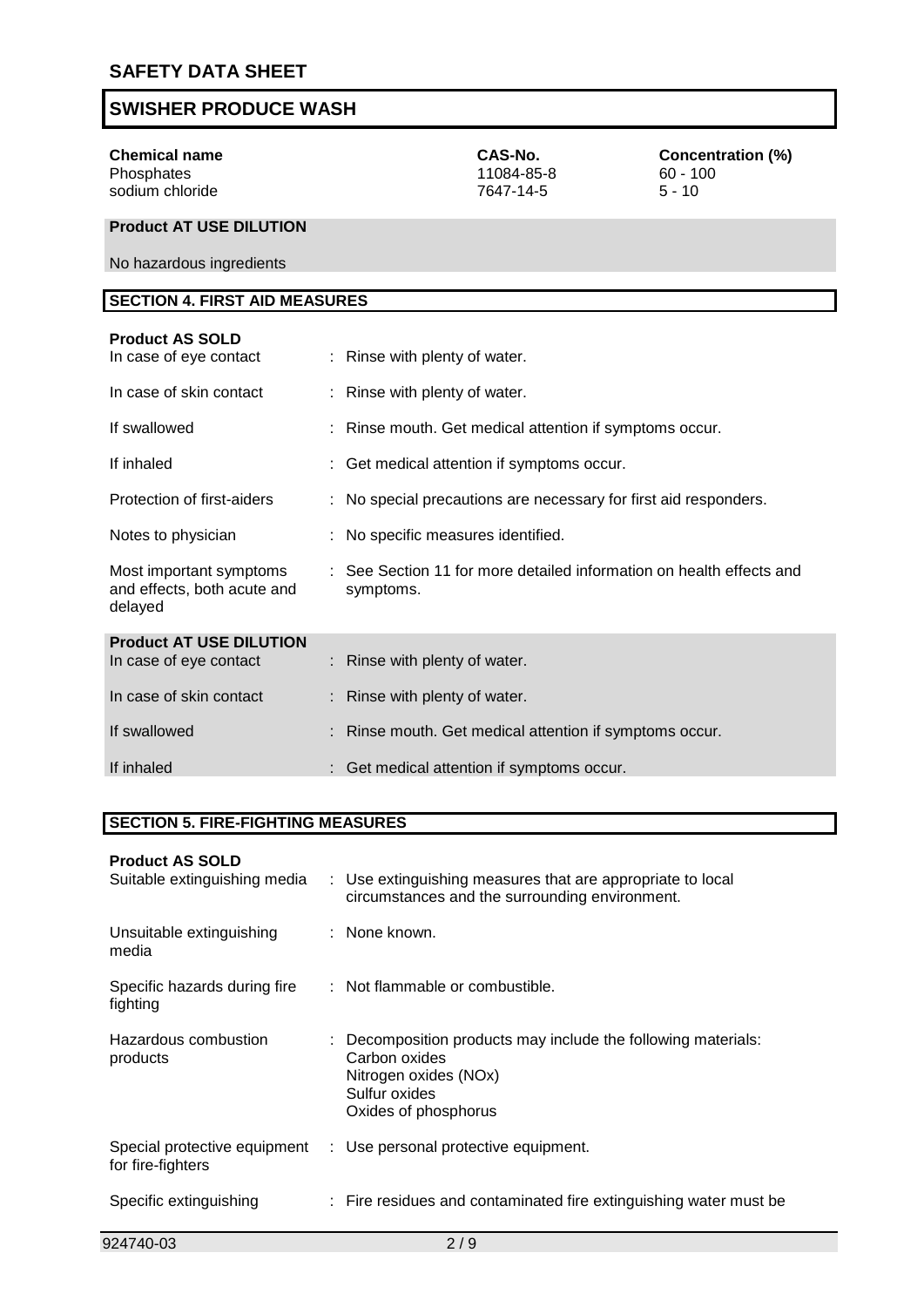

methods disposed of in accordance with local regulations. In the event of fire and/or explosion do not breathe fumes. Fire residues and contaminated fire extinguishing water must be disposed of in accordance with local regulations.

# **SECTION 6. ACCIDENTAL RELEASE MEASURES**

| <b>Product AS SOLD</b><br>Personal precautions,<br>protective equipment and<br>emergency procedures         | : Refer to protective measures listed in sections 7 and 8.                                                                                                                                                                                                                                                                                                                                                                    |
|-------------------------------------------------------------------------------------------------------------|-------------------------------------------------------------------------------------------------------------------------------------------------------------------------------------------------------------------------------------------------------------------------------------------------------------------------------------------------------------------------------------------------------------------------------|
| Environmental precautions                                                                                   | : No special environmental precautions required.                                                                                                                                                                                                                                                                                                                                                                              |
| Methods and materials for<br>containment and cleaning up                                                    | : Sweep up and shovel into suitable containers for disposal.                                                                                                                                                                                                                                                                                                                                                                  |
| <b>Product AT USE DILUTION</b><br>Personal precautions,<br>protective equipment and<br>emergency procedures | : Refer to protective measures listed in sections 7 and 8.                                                                                                                                                                                                                                                                                                                                                                    |
| Environmental precautions                                                                                   | : No special environmental precautions required.                                                                                                                                                                                                                                                                                                                                                                              |
| Methods and materials for<br>containment and cleaning up                                                    | : Stop leak if safe to do so. Contain spillage, and then collect with non-<br>combustible absorbent material, (e.g. sand, earth, diatomaceous<br>earth, vermiculite) and place in container for disposal according to<br>local / national regulations (see section 13). Flush away traces with<br>water. For large spills, dike spilled material or otherwise contain<br>material to ensure runoff does not reach a waterway. |

#### **SECTION 7. HANDLING AND STORAGE**

| <b>Product AS SOLD</b><br>Advice on safe handling         | : Wash hands after handling. For personal protection see section 8.    |
|-----------------------------------------------------------|------------------------------------------------------------------------|
| Conditions for safe storage                               | : Keep out of reach of children. Store in suitable labeled containers. |
| Storage temperature                                       | : 0 °C to 40 °C                                                        |
| <b>Product AT USE DILUTION</b><br>Advice on safe handling | : Wash hands after handling. For personal protection see section 8.    |

# Conditions for safe storage : Keep out of reach of children. Store in suitable labeled containers.

## **SECTION 8. EXPOSURE CONTROLS/PERSONAL PROTECTION**

#### **Product AS SOLD Ingredients with workplace control parameters**

Contains no substances with occupational exposure limit values.

| Engineering measures | : Good general ventilation should be sufficient to control worker |
|----------------------|-------------------------------------------------------------------|
|                      | exposure to airborne contaminants.                                |
|                      |                                                                   |

#### **Personal protective equipment**

Eye protection : No special protective equipment required.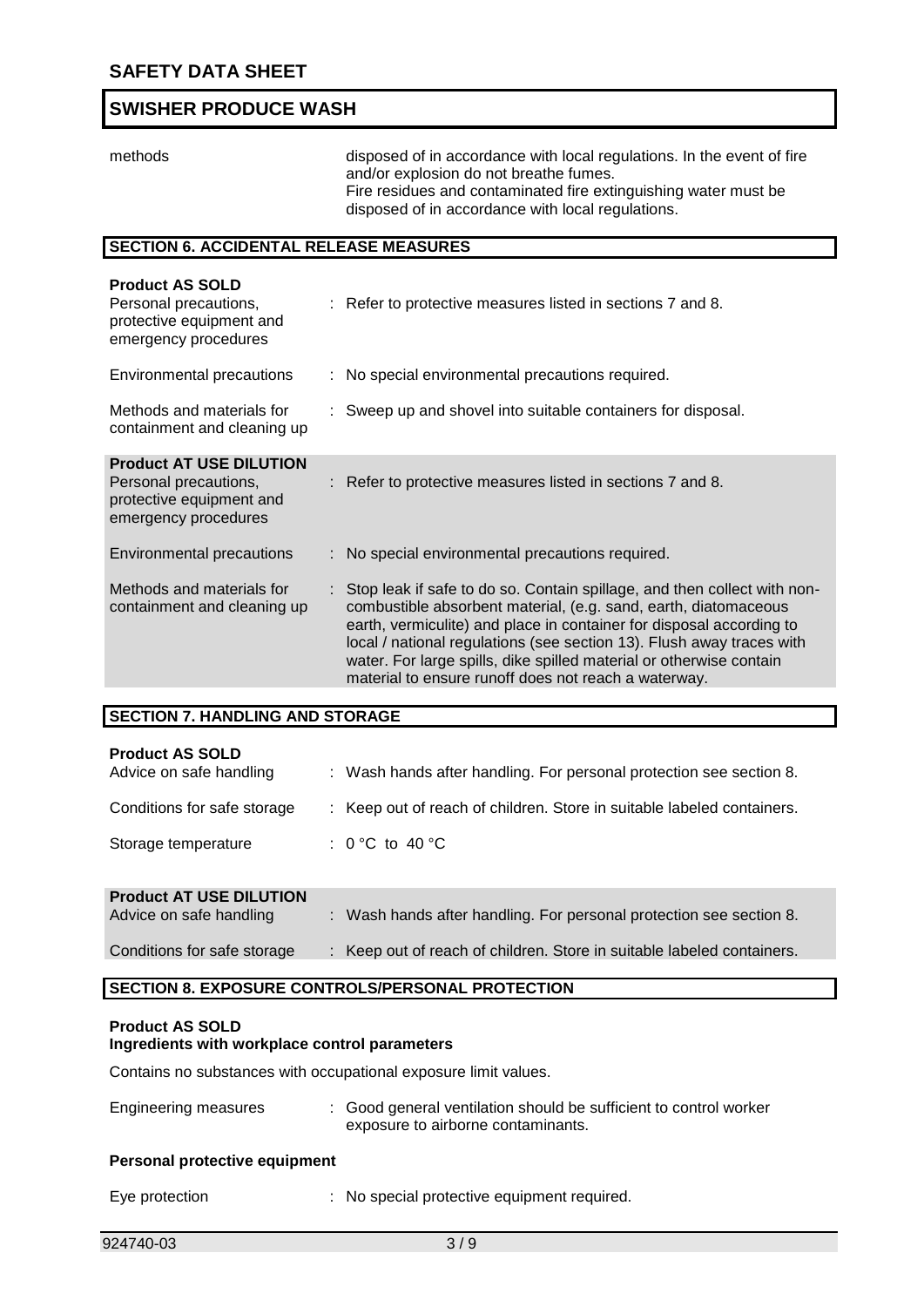

**Product AT USE DILUTION**

| Hand protection                                        | : No special protective equipment required.                                                             |
|--------------------------------------------------------|---------------------------------------------------------------------------------------------------------|
| Skin protection                                        | : No special protective equipment required.                                                             |
| Respiratory protection                                 | : No personal respiratory protective equipment normally required.                                       |
| Hygiene measures                                       | : Wash hands before breaks and immediately after handling the<br>product.                               |
| <b>Product AT USE DILUTION</b><br>Engineering measures | : Good general ventilation should be sufficient to control worker<br>exposure to airborne contaminants. |
| Personal protective equipment                          |                                                                                                         |
| Eye protection                                         | : No special protective equipment required.                                                             |
| Hand protection                                        | : No special protective equipment required.                                                             |
| Skin protection                                        | : No special protective equipment required.                                                             |
| Respiratory protection                                 | : No personal respiratory protective equipment normally required.                                       |

# **SECTION 9. PHYSICAL AND CHEMICAL PROPERTIES**

| <b>Product AS SOLD:</b> |  |  |  |
|-------------------------|--|--|--|
|-------------------------|--|--|--|

| Appearance                                 | liquid            | liquid    |
|--------------------------------------------|-------------------|-----------|
| Color                                      | clear             | colorless |
| Odor                                       | slight            | slight    |
| pH                                         | 1%<br>2.47,       | 2.47      |
| Flash point                                | Not applicable    |           |
| <b>Odor Threshold</b>                      | No data available |           |
| Melting point/freezing point               | No data available |           |
| Initial boiling point and<br>boiling range | No data available |           |
| Evaporation rate                           | No data available |           |
| Flammability (solid, gas)                  | No data available |           |
| Upper explosion limit                      | No data available |           |
| Lower explosion limit                      | No data available |           |
| Vapor pressure                             | No data available |           |
| Relative vapor density                     | No data available |           |
| Relative density                           | 1.013             |           |
| Water solubility                           | soluble           |           |
| Solubility in other solvents               | No data available |           |
| Partition coefficient: n-<br>octanol/water | No data available |           |
| Autoignition temperature                   | No data available |           |
| Thermal decomposition                      | No data available |           |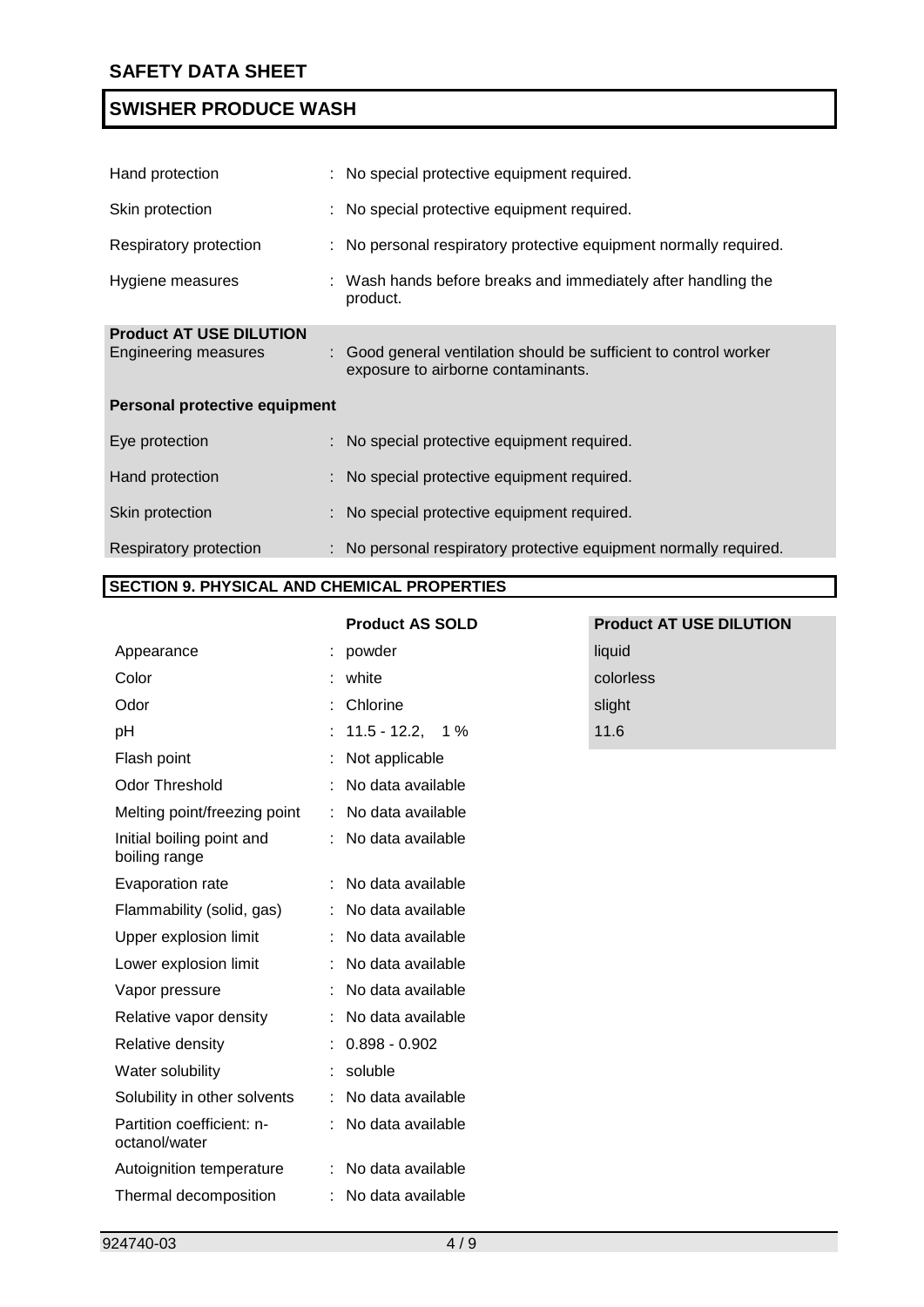

| No data available |
|-------------------|
| No data available |
| no                |
| No data available |
| No data available |
|                   |

### **SECTION 10. STABILITY AND REACTIVITY**

| <b>Product AS SOLD</b><br>Chemical stability |   | : Stable under normal conditions.                               |
|----------------------------------------------|---|-----------------------------------------------------------------|
| Possibility of hazardous<br>reactions        | ÷ | No dangerous reaction known under conditions of normal use.     |
| Conditions to avoid                          |   | None known.                                                     |
| Incompatible materials                       |   | $:$ Acids                                                       |
| Hazardous decomposition<br>products          | ÷ | Decomposition products may include the following materials: N/A |

# **SECTION 11. TOXICOLOGICAL INFORMATION**

Information on likely routes of : Inhalation, Eye contact, Skin contact exposure

#### **Potential Health Effects**

| <b>Product AS SOLD</b><br>Eyes               | : Health injuries are not known or expected under normal use. |
|----------------------------------------------|---------------------------------------------------------------|
| Skin                                         | : Health injuries are not known or expected under normal use. |
| Ingestion                                    | : Health injuries are not known or expected under normal use. |
| Inhalation                                   | : Health injuries are not known or expected under normal use. |
| <b>Chronic Exposure</b>                      | : Health injuries are not known or expected under normal use. |
| <b>Product AT USE DILUTION</b><br>Eyes       | : Health injuries are not known or expected under normal use. |
| <b>Skin</b>                                  | : Health injuries are not known or expected under normal use. |
| Ingestion                                    | : Health injuries are not known or expected under normal use. |
| Inhalation                                   | : Health injuries are not known or expected under normal use. |
| <b>Chronic Exposure</b>                      | : Health injuries are not known or expected under normal use. |
| Formation and the company of the first state |                                                               |

#### **Experience with human exposure**

| <b>Product AS SOLD</b> |                                  |
|------------------------|----------------------------------|
| Eye contact            | : No symptoms known or expected. |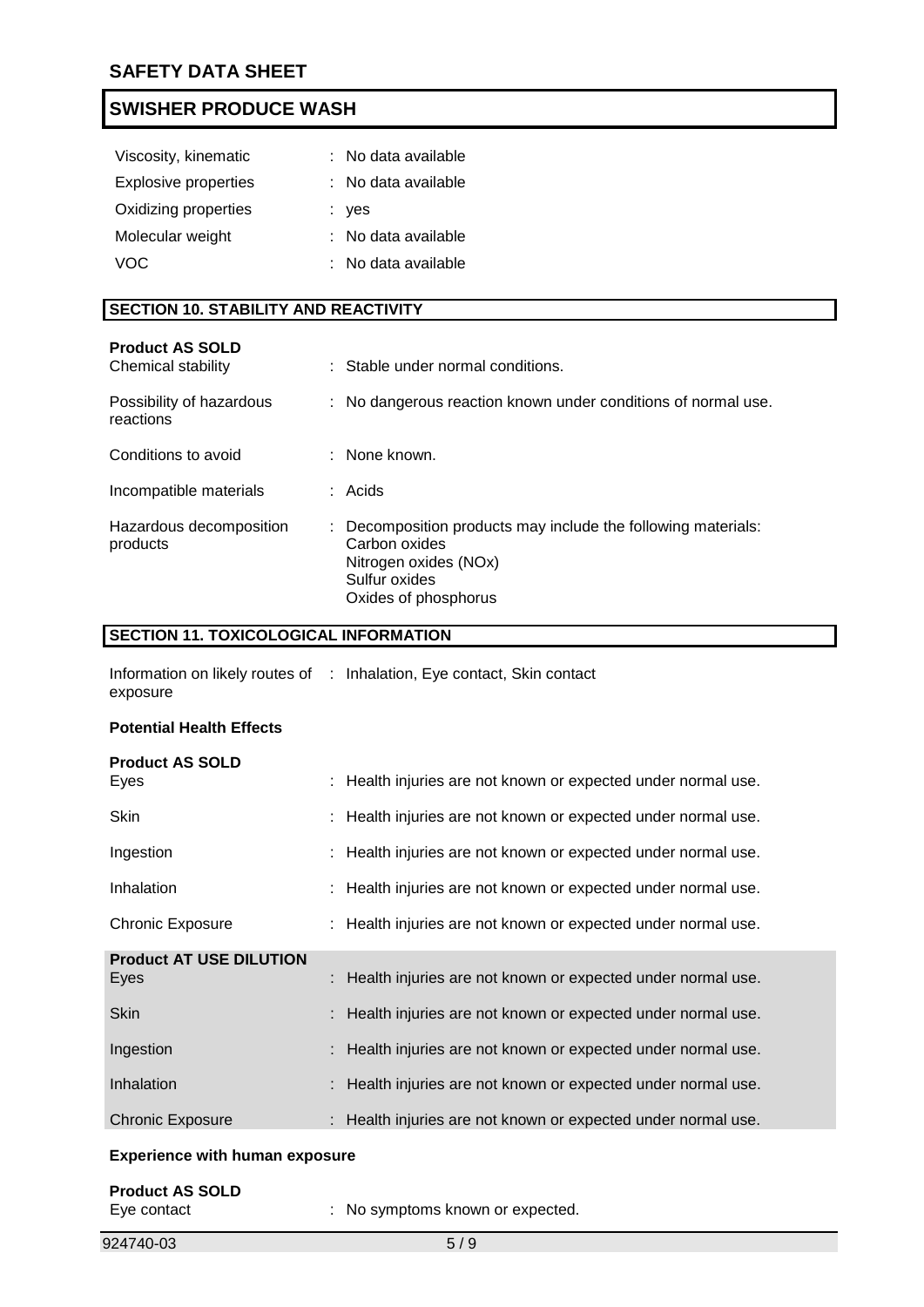

| Skin contact                             | No symptoms known or expected.                                                           |
|------------------------------------------|------------------------------------------------------------------------------------------|
| Ingestion                                | No symptoms known or expected.                                                           |
| Inhalation                               | No symptoms known or expected.                                                           |
| <b>Product AT USE DILUTION</b>           |                                                                                          |
| Eye contact                              | No symptoms known or expected.                                                           |
| Skin contact                             | No symptoms known or expected.                                                           |
| Ingestion                                | No symptoms known or expected.                                                           |
| Inhalation                               | No symptoms known or expected.                                                           |
| <b>Toxicity</b>                          |                                                                                          |
| <b>Product AS SOLD</b><br><b>Product</b> |                                                                                          |
| Acute oral toxicity                      | : Acute toxicity estimate : 3,870 mg/kg                                                  |
| Acute inhalation toxicity                | No data available                                                                        |
| Acute dermal toxicity                    | : Acute toxicity estimate : 2,105 mg/kg                                                  |
| Skin corrosion/irritation                | No skin irritation                                                                       |
| Serious eye damage/eye<br>irritation     | : No eye irritation<br>Method: OECD Test Guideline 437<br><b>Test substance: Product</b> |
| Respiratory or skin<br>sensitization     | : No data available                                                                      |
| Carcinogenicity                          | No data available                                                                        |
| Reproductive effects                     | No data available                                                                        |
| Germ cell mutagenicity                   | : No data available                                                                      |
| Teratogenicity                           | No data available                                                                        |
| STOT-single exposure                     | No data available                                                                        |
| STOT-repeated exposure                   | No data available                                                                        |
| Aspiration toxicity                      | No data available                                                                        |

# **SECTION 12. ECOLOGICAL INFORMATION**

| <b>Product AS SOLD</b><br><b>Ecotoxicity</b>           |                                                       |
|--------------------------------------------------------|-------------------------------------------------------|
| <b>Environmental Effects</b>                           | : This product has no known ecotoxicological effects. |
| <b>Product</b>                                         |                                                       |
| Toxicity to fish                                       | No data available                                     |
| Toxicity to daphnia and other<br>aquatic invertebrates | No data available                                     |
| Toxicity to algae                                      | No data available                                     |
| <b>Ingredients</b>                                     |                                                       |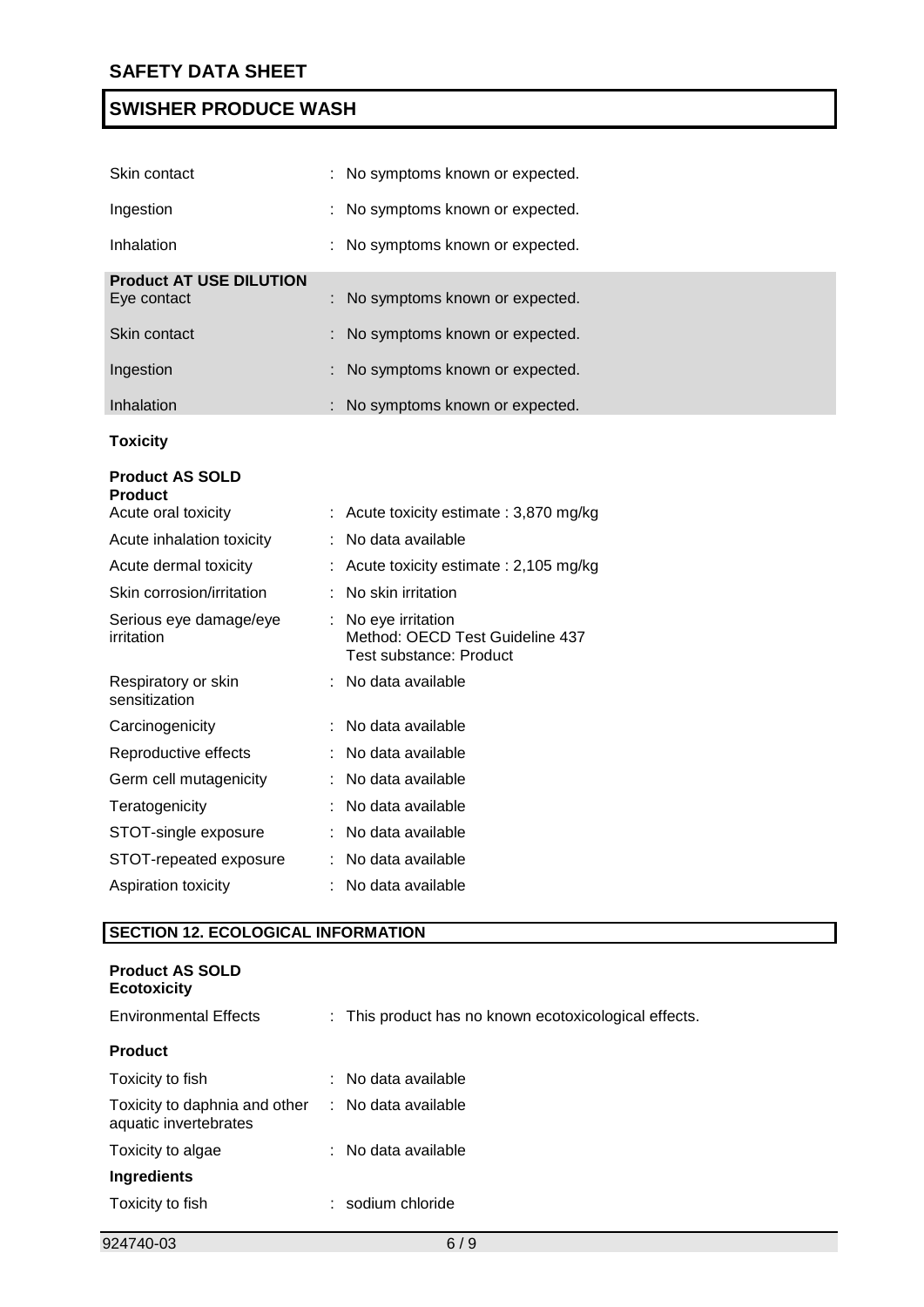

#### **Persistence and degradability**

#### **Product AS SOLD**

Not applicable - inorganic

#### **Product AT USE DILUTION** Not applicable - inorganic

#### **Bioaccumulative potential**

No data available

#### **Mobility in soil**

No data available

#### **Other adverse effects**

No data available

#### **SECTION 13. DISPOSAL CONSIDERATIONS**

| <b>Product AS SOLD</b><br>Disposal methods         | : Diluted product can be flushed to sanitary sewer.                                                                                                                                                                                         |
|----------------------------------------------------|---------------------------------------------------------------------------------------------------------------------------------------------------------------------------------------------------------------------------------------------|
| Disposal considerations                            | Dispose of as unused product. Empty containers should be taken to<br>an approved waste handling site for recycling or disposal. Do not re-<br>use empty containers.<br>Dispose of in accordance with local, state, and federal regulations. |
| <b>Product AT USE DILUTION</b><br>Disposal methods | : Diluted product can be flushed to sanitary sewer.                                                                                                                                                                                         |
| Disposal considerations                            | : Dispose of in accordance with local, state, and federal regulations.                                                                                                                                                                      |

#### **SECTION 14. TRANSPORT INFORMATION**

#### **Product AS SOLD**

The shipper/consignor/sender is responsible to ensure that the packaging, labeling, and markings are in compliance with the selected mode of transport.

# **Land transport (DOT)**

Not dangerous goods

# **Air transport (IATA)**

Not dangerous goods

#### **Sea transport (IMDG/IMO)** Not dangerous goods

## **SECTION 15. REGULATORY INFORMATION**

#### **Product AS SOLD**

**EPCRA - Emergency Planning and Community Right-to-Know**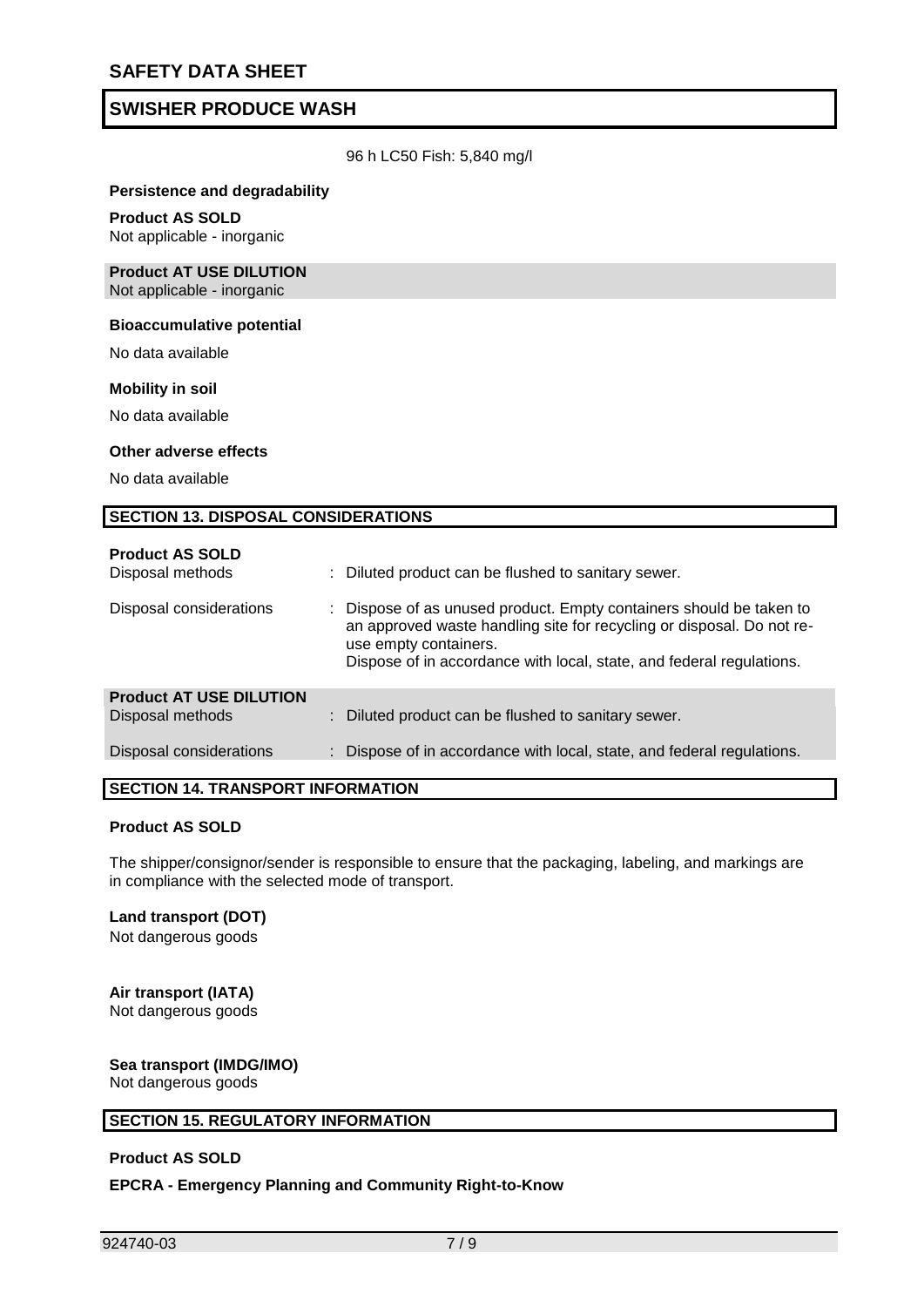

## **CERCLA Reportable Quantity**

This material does not contain any components with a CERCLA RQ.

#### **SARA 304 Extremely Hazardous Substances Reportable Quantity**

This material does not contain any components with a section 304 EHS RQ.

| SARA 311/312 Hazards | $:$ No SARA Hazards                                                                                                                                                                       |
|----------------------|-------------------------------------------------------------------------------------------------------------------------------------------------------------------------------------------|
| <b>SARA 302</b>      | : No chemicals in this material are subject to the reporting requirements<br>of SARA Title III, Section 302.                                                                              |
| <b>SARA 313</b>      | : This material does not contain any chemical components with known<br>CAS numbers that exceed the threshold (De Minimis) reporting levels<br>established by SARA Title III, Section 313. |

#### **California Prop 65**

This product does not contain any chemicals known to the State of California to cause cancer, birth, or any other reproductive defects.

**The ingredients of this product are reported in the following inventories:** 

#### **Switzerland. New notified substances and declared preparations** :

On the inventory, or in compliance with the inventory

#### **United States TSCA Inventory** :

On TSCA Inventory

#### **Canadian Domestic Substances List (DSL)** :

All components of this product are on the Canadian DSL

#### **Australia Inventory of Chemical Substances (AICS)** :

On the inventory, or in compliance with the inventory

#### **New Zealand. Inventory of Chemical Substances** :

On the inventory, or in compliance with the inventory

# **Japan. ENCS - Existing and New Chemical Substances Inventory** :

On the inventory, or in compliance with the inventory

# **Japan. ISHL - Inventory of Chemical Substances (METI)** :

On the inventory, or in compliance with the inventory

### **Korea. Korean Existing Chemicals Inventory (KECI)** :

On the inventory, or in compliance with the inventory

#### **Philippines Inventory of Chemicals and Chemical Substances (PICCS)** : not determined

**China. Inventory of Existing Chemical Substances in China (IECSC)** : On the inventory, or in compliance with the inventory

### **SECTION 16. OTHER INFORMATION**

**Product AS SOLD**